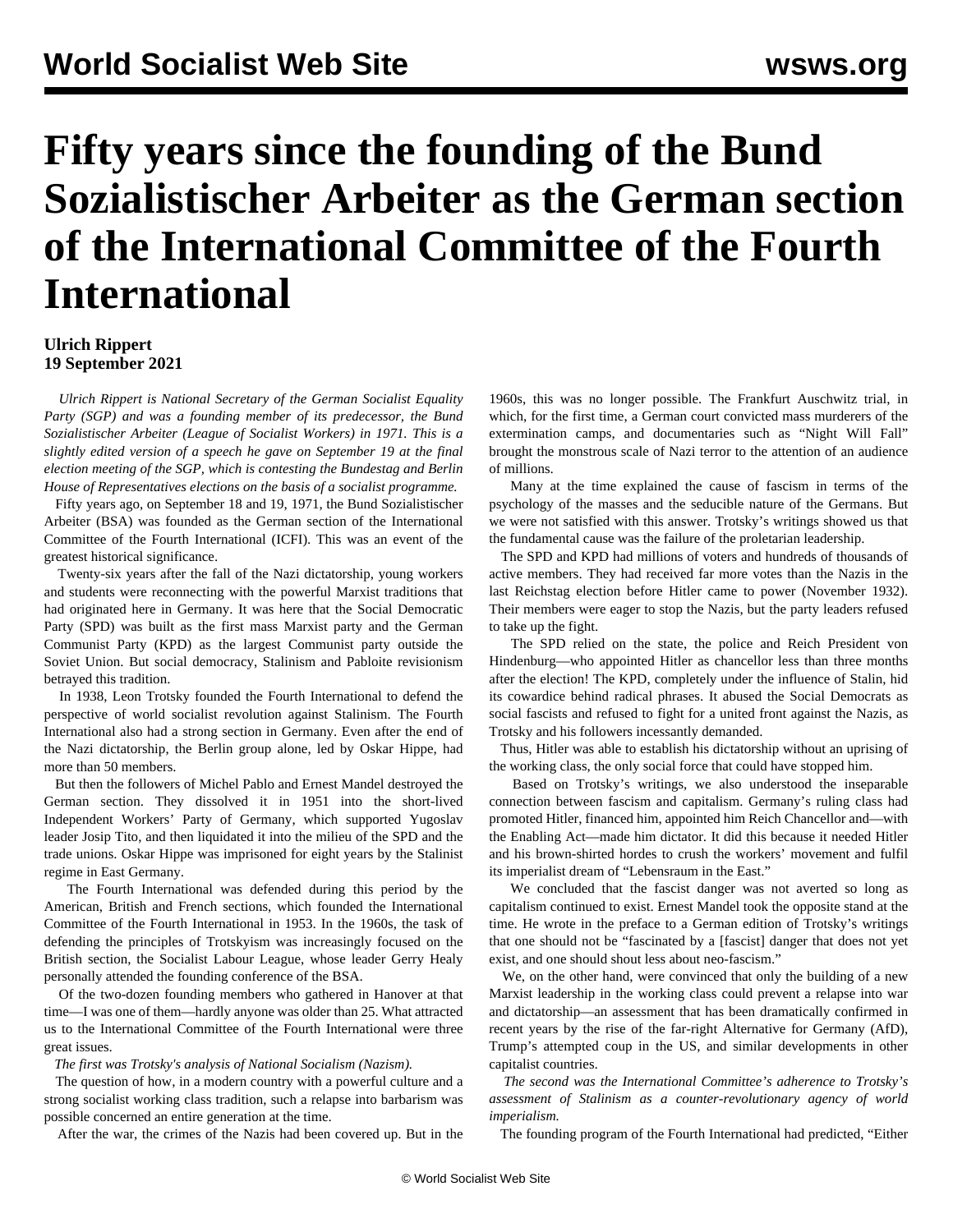the bureaucracy, which is increasingly becoming the organ of the world bourgeoisie in the workers state, overturns the new forms of property and throws the country back into capitalism, or the working class smashes the bureaucracy and opens the road to socialism."

 This question was at the heart of the split in the Fourth International in 1953. From a superficial assessment of the nationalizations in Eastern Europe, Pablo, Mandel and their followers had concluded that Stalinism was again playing a progressive role; the transition to socialism would develop over "centuries of degenerated workers states," such as had emerged in Eastern Europe. In practical terms, this amounted to the liquidation of the Trotskyist movement into the Stalinist parties.

 The International Committee firmly rejected this. It called Stalinism the "main obstacle" to socialist revolution. Stalinism used the prestige of the October Revolution of 1917 to attract workers and then drive them into illusions about capitalism and apathy. The price for these betrayals would be paid by the working class in the form of strengthening fascist forces and new wars.

 The suppression of the workers' uprising of June 17, 1953 in the German Democratic Republic (East Germany), the bloody suppression of the Hungarian Revolution in 1956 and the Prague Spring in 1968 confirmed the reactionary character of Stalinism.

 *The third and most important issue was the International Committee's adherence to the revolutionary role of the working class and internationalism.*

 The 1960s and 70s were marked by a deep contradiction. There was an international wave of militant class struggles and colonial uprisings, which—like the 1968 general strike in France—took on revolutionary proportions. But the masses were politically dominated by reformist, Stalinist and national movements that defended capitalism.

 In Germany, the SPD, which had formally broken with Marxism in 1959 in the Godesberg Programme, reached the peak of its influence in 1972, with over one million members and a federal election result of 46 percent.

 Among student youth, who also became radicalized during this period, political conceptions prevailed that drew the most pessimistic conclusions from Nazi rule and World War II and held the working class responsible for them.

 Max Horkheimer and Theodor Adorno, the two leading lights of the Frankfurt School, referred to workers as "amphibians" who were completely numbed by assembly-line work. "The powerlessness of the workers is not merely a ruse of the rulers, but the logical consequence of industrial society," they wrote in *Dialectic of Enlightenment* .

 The rebellious students did not understand "revolution" to mean a socialist movement of the working class, but liberation from sexual and other conventions of bourgeois society. Many enthused about the "cultural revolution" of Mao Zedong, a convinced Stalinist, or about national movements such as the Viet Cong and the PLO. Others took the "long road through the institutions" and eventually became ministers.

 We rejected all that, insisting that the crucial question was building revolutionary leadership in the working class. And while all other political tendencies were adapting to the national milieu, we insisted that the building of the International had priority and was a precondition for the building of the national section.

 Gerry Healy spoke very powerfully on these questions at the BSA founding conference in 1971. Only one month earlier, US President Richard Nixon had surprisingly ended the Bretton Woods agreement, which had been the basis of the world monetary system since the end of the war. Healy demonstrated that none of the contradictions that had led to the two world wars and fascism had been resolved. All efforts had to be concentrated on preparing the working class for a new epoch of revolutionary struggle through the building of the Fourth International.

 In the mid-1970s, the bourgeoisie managed to block the wave of militant labour struggles with the help of the social-democratic and Stalinist

apparatuses. It launched a counteroffensive that continues to this day.

 This counteroffensive took not only social and economic forms, but also ideological ones. Extreme forms of subjective idealism and irrationalism gained the upper hand at the universities, rejecting not only historical materialism but also the ideas of the Enlightenment.

 This intensified the political pressure on the International Committee. Its French section, the OCI, had already broken with the International Committee in 1971. It turned to François Mitterrand's Socialist Party, in which its cadres made successful careers. One of them, Lionel Jospin, later even became French prime minister.

 The Internationale Arbeiterkorrespondenz group that the OCI had built in Germany in the 1960s broke apart. The majority went into the SPD and adapted to its anti-communism. The minority founded the BSA.

 Then, in the course of the 1970s, the British section, which was now called the Workers Revolutionary Party (WRP), also capitulated to the Pabloism it had fought in the decades before. It put its national, opportunist interests above the International and forged unprincipled links with bourgeois national movements, the trade union bureaucracy and the Labour Party bureaucracy.

 This made the early years of the BSA enormously difficult. The WRP placed great pressure on us, but we were not ready to give up the goals for which we had founded the BSA. In the 1985-86 split between the WRP and the ICFI, the BSA supported the criticism of the Workers League, led by David North, and stood united on the side of the International Committee.

 Since then, the International Committee's perspectives have been vindicated to an extraordinary degree, and it has made enormous political progress.

 The question of the counter-revolutionary nature of Stalinism was definitively decided 30 years ago. With the dissolution of the Soviet Union and the capitalist transformation of China, the bureaucracy, as predicted by Trotsky, had pushed the workers state back into capitalism.

 The social-democratic parties and trade unions no longer advocate even the appearance of social reform. They organize social cuts and suppress any resistance to them.

 Pabloism and its variants have fully integrated themselves into the bourgeois ruling apparatus. They sat or sit in bourgeois governments in several countries—such as Italy, Greece, Brazil and Spain. In Germany, they are leading members of the Left Party or among its Bundestag (federal parliament) deputies.

 Apart from our international party, the International Committee, there is no political tendency in the world today that represents Marxist principles and an international socialist program. It is this program that is now developing a great appeal and becoming the basis for building mass socialist parties. With the *World Socialist Web Site*, we have created a daily organ that is already recognized worldwide as the authentic voice of socialism.

 Fifty years is a long time in a person's life, but not in history. Seventysix years after the end of the Second World War, it is clearer than ever that not one of the problems that led to the greatest catastrophe in the history of mankind has been resolved.

 With its inhuman coronavirus policies, which place profit and economic interests above the protection of health and life, the ruling capitalist class demonstrates that it is literally walking over corpses again. Democratic structures are collapsing everywhere, and fascist forces are being promoted by the ruling class.

 After thirty years of devastating wars in the Middle East and Africa, the US and its allies are preparing a war against China that would be fought with nuclear weapons and destroy humanity. Germany, too, is again engaged in an aggressive program of military rearmament.

 But the most important change in the current situation is the return of the class struggle. Strikes are developing and resistance is growing all